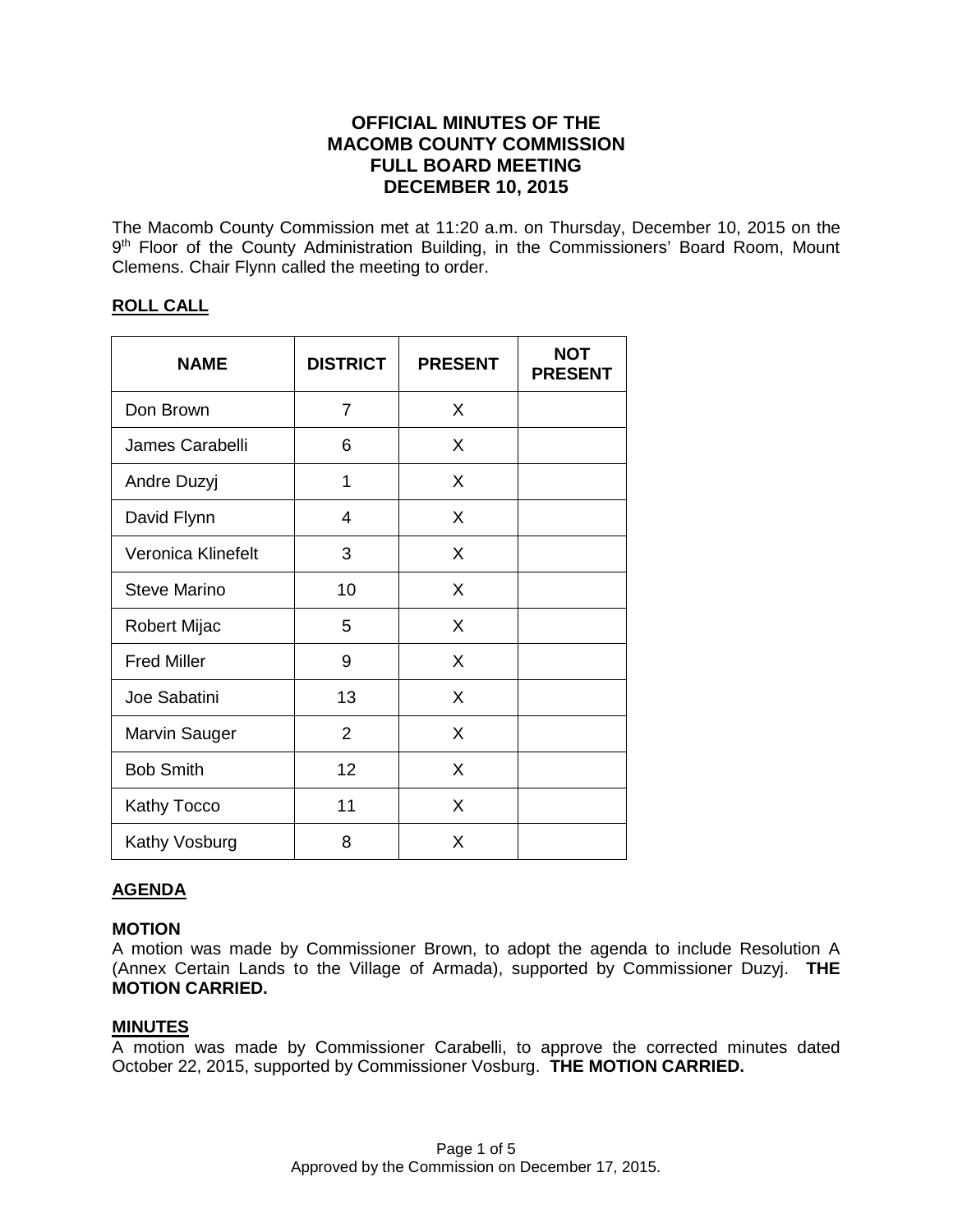OFFICIAL MINUTES MACOMB COUNTY COMMISSION FULL BOARD MEETING – December 10, 2015

#### **PUBLIC PARTICIPATION**

None

#### **CORRESPONDENCE FROM EXECUTIVE** None

### **EXECUTIVE APPOINTMENT**

#### b) **FRIEND OF THE COURT ADVISORY COMMITTEE:** 9 vacancies (1, 2 and 3 year terms)

#### **MOTION**

**R15-285** A motion was made by Commissioner Vosburg, to approve the Executive's appointments of Suzan Fischer, Wendi Johnson, Robert Leonetti, Kelly Mitchell, Perry Simmons and Jill Thomas-Little to the FOC Advisory Committee, supported by Commissioner Marino. **THE MOTION CARRIED.**

**GOVERNMENT OPERATIONS COMMITTEE MEETING – December 8, 2015**

No committee recommendations.

### **HEALTH AND HUMAN SERVICES COMMITTEE MEETING – December 9, 2015**

No committee recommendations.

#### **JUSTICE & PUBLIC SAFETY COMMITTEE MEETING – December 9, 2015**

No committee recommendations.

#### **FINANCE COMMITTEE MEETING – December 10, 2015**

The reading of the recommendations from the Finance Committee was waived and a motion was made by Chair Miller, supported by Vice-Chair Brown, to adopt the committee recommendations.

- **R15-286** Approve the 2015 Equalization Study as submitted by the Equalization Department; further, a copy of this Board of Commissioners' action is directed to be delivered forthwith to the Office of the County Executive.
- **R15-287** Authorize the County Clerk/Register of Deeds to renew the USLandRecords and Super Index real estate search sites contract with ACS Enterprise Solutions, LLC (a Xerox company) at an estimated cost of \$1,096,736 for three-years, which, when off-set by revenue, results in a total estimated net cost of \$52,736 for threeyears, the cost of which is available in the Register of Deeds Technology Fund; further, a copy of this Board of Commissioners' action is directed to be delivered forthwith to the Office of the County Executive.
- **R15-288** Approve a contract with Courthouse Technologies, Ltd. for an enhancement to the Jury Management System that allows SMS text reminders, information and directions to be sent to jurors at a cost not to exceed \$9,780 annually, which is available in the Jury Room's budget (10116601-72901); further, a copy of this Board of Commissioners' action is directed to be delivered forthwith to the Office of the County Executive.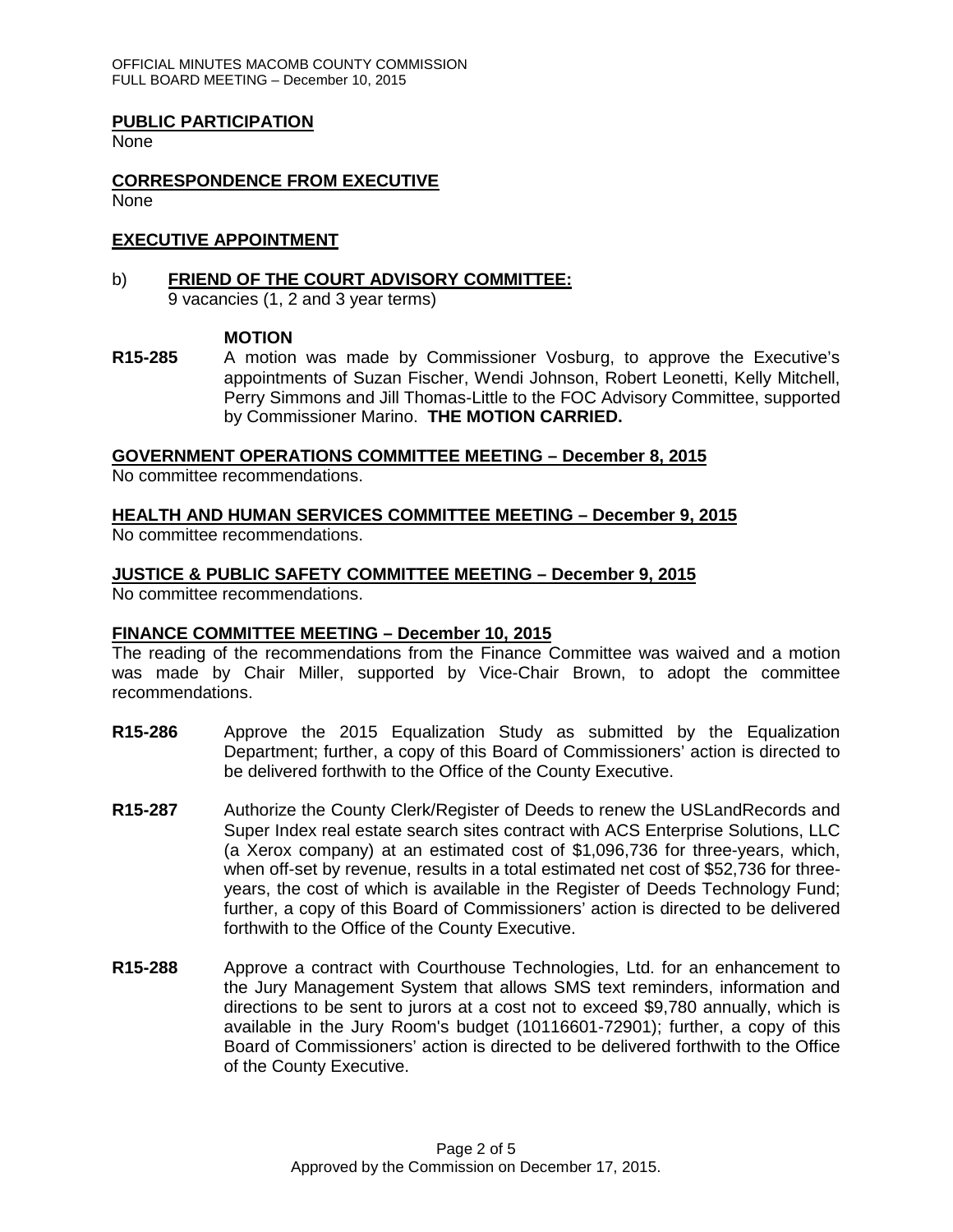- **R15-289** Authorize the County Clerk/Register of Deeds to implement a Fraud Alert System at annual estimated cost of \$61,782 annually, beginning January 1, 2016, which is available in the Register of Deeds Technology Fund; further, a copy of this Board of Commissioners' action is directed to be delivered forthwith to the Office of the County Executive.
- **R15-290** Concur in the recommendation of Corporation Counsel concerning the case of Timothy Danks vs. County of Macomb, et al; further, a copy of this Board of Commissioners' action is directed to be delivered forthwith to the Office of the County Executive.
- **R15-291** Approve annual service agreements for animal control services provided by Macomb County Animal Control for the contract beginning January 1, 2016 through December 31, 2016 for the following cities: Eastpointe, Mount Clemens, Roseville, Sterling Heights and Warren; further, a copy of this Board of Commissioners' action is directed to be delivered forthwith to the Office of the County Executive.
- **R15-292** Approve the Health Department's request for a \$35,000 increase in the 2016 Health Grants Budget for new funding through the Michigan Department of Health and Human Services (MDHHS) Health Innovation Grant for the Hepatitis C Surveillance and Prevention Initiative; further, this budget action addresses budgetary issues only. It does not constitute the Commission's approval of any County contract. If a contract requires Commission approval under the County's Contracting Policy or the County's Procurement Ordinance, such approval must be sought separately; further, a copy of this Board of Commissioners' action is directed to be delivered forthwith to the Office of the County Executive.
- **R15-293** Approve the Health Department's request for a \$30,000 increase in the 2016 Health Grants Budget for new funding from the Public Health Institute for the Climate Change and Public Health Learning Collaborative Award; further, this budget action addresses budgetary issues only. It does not constitute the Commission's approval of any County contract. If a contract requires Commission approval under the County's Contracting Policy or the County's Procurement Ordinance, such approval must be sought separately; further, a copy of this Board of Commissioners' action is directed to be delivered forthwith to the Office of the County Executive. (Record NO vote from committee for Brown and Vosburg)
- **R15-294** Approve the Health Department's request for a \$13,000 increase in the 2016 Health Grants Budget for new funding from the St. John Providence Mission Fund Grant for the "Healthy Kitchen Cook Along" Program; further, this budget action addresses budgetary issues only. It does not constitute the Commission's approval of any County contract. If a contract requires Commission approval under the County's Contracting Policy or the County's Procurement Ordinance, such approval must be sought separately; further, a copy of this Board of Commissioners' action is directed to be delivered forthwith to the Office of the County Executive.

#### **THE MOTION CARRIED.**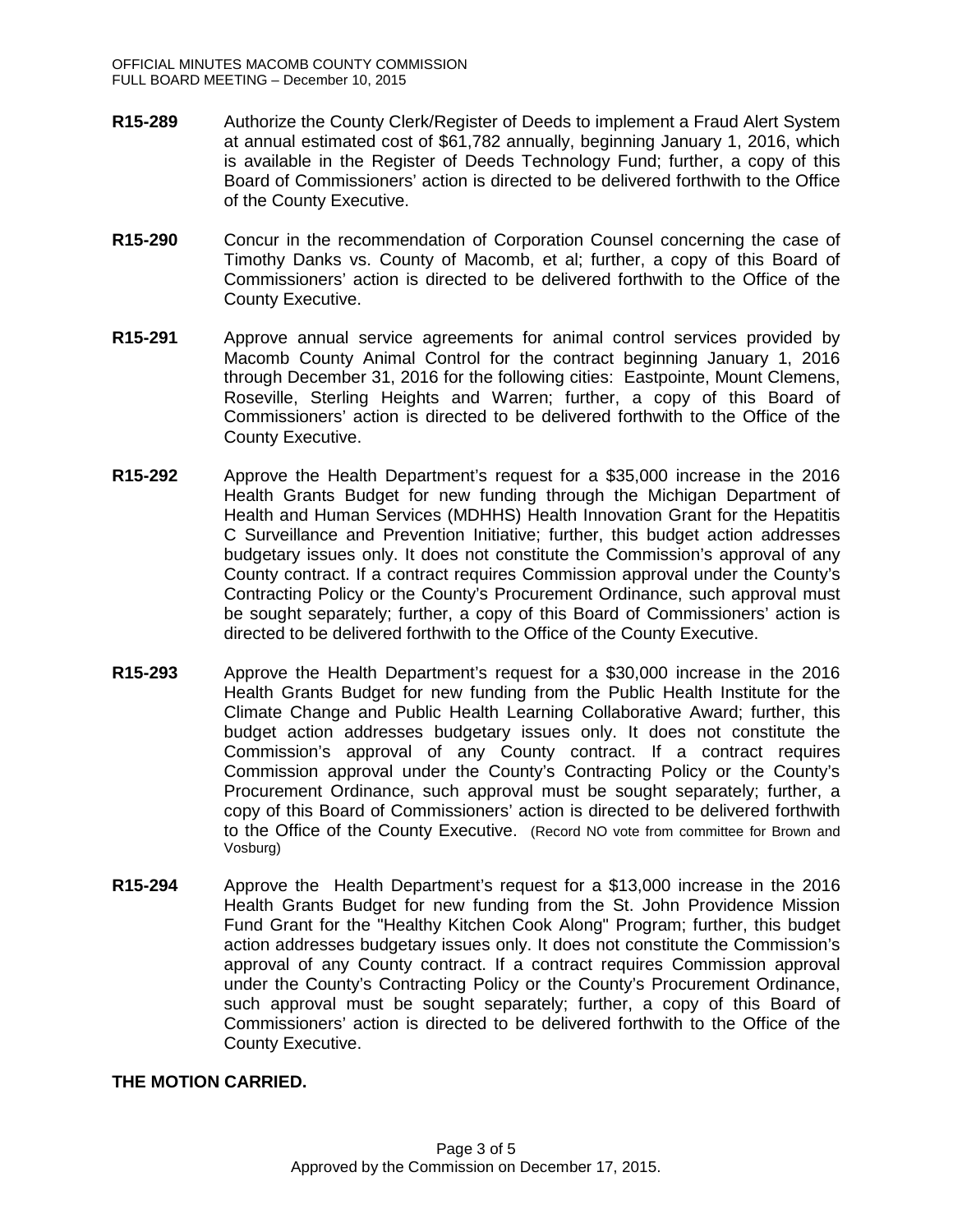#### **CONNECT WITH YOUR COMMISSIONER PROGRAMMING PROTOCOLS**

Chair Flynn spoke regarding information distributed.

#### **MOTION**

A motion was made by Commissioner Marino to receive and file the report, supported by Commissioner Smith. **THE MOTION CARRIED.**

### **RESOLUTION**

#### **MOTION**

A motion was made by Commissioner Brown, to adopt the following resolution, supported by Commissioner Sauger:

**R15-295** Adopt Resolution approving order and determination by the Macomb County Board of Commissioners to annex certain lands to the Village of Armada Michigan (offered by Board Chair, recommended by Finance Committee on 12-10-2015)

### **THE MOTION CARRIED.**

#### **PROCLAMATIONS**

#### **MOTION**

A motion was made by Commissioner Miller, to adopt the following Proclamations, supported by Commissioner Duzyj.

- **R15-296** Commending Rick Flynn for years of dedicated service upon his retirement from the Michigan Education Association (offered by Board Chair Flynn; recommended by Government Operations Committee on 12/08/15)
- **R15-297** Welcoming Aaron Neville to Macomb County and recognizing his achievements (offered by Board Chair Flynn; recommended by Health and Human Services Committee on 12/09/15)

### **THE MOTION CARRIED.**

#### **NEW BUSINESS**

Chair Flynn spoke regarding bids for elected officials' compensation studies and that he was moving the December  $17<sup>th</sup>$  Full Board meeting to 5 p.m.

Commissioner Carabelli indicated the January Economic Development meeting will possibly be held at a high school so the time might change.

Chair Flynn reminded everyone about Commissioner Tocco and Miller's breakfast on Saturday.

#### **PUBLIC PARTICIPATION**

Commissioner Tocco introduced interns from China here studying law.